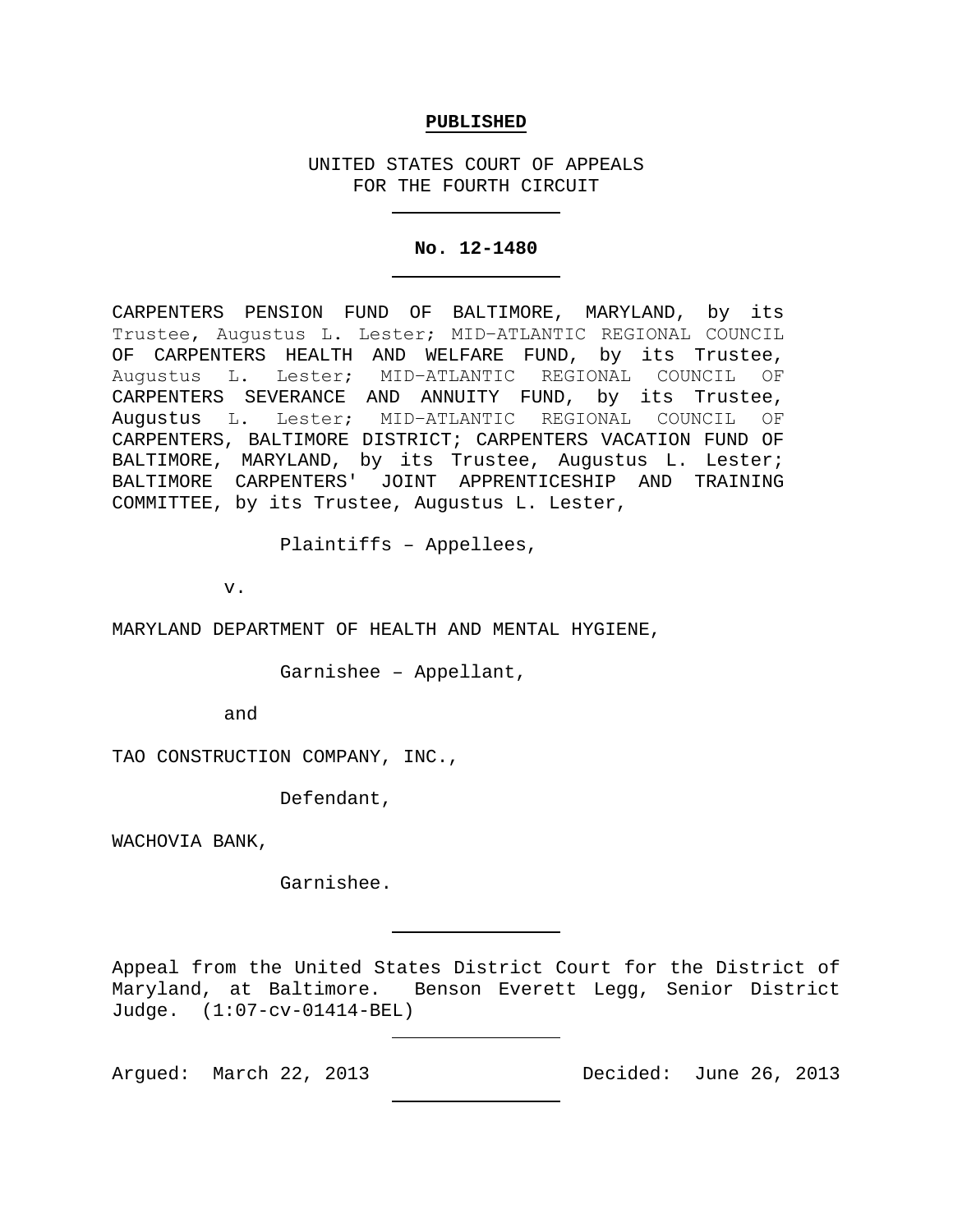Before DUNCAN and DIAZ, Circuit Judges, and HAMILTON, Senior Circuit Judge.

Reversed and remanded by published opinion. Judge Diaz wrote the opinion, in which Judge Duncan and Senior Judge Hamilton joined.

**ARGUED:** William F. Brockman, OFFICE OF THE ATTORNEY GENERAL OF MARYLAND, Baltimore, Maryland, for Appellant. Brian G. Esders, ABATO, RUBENSTEIN & ABATO, PA, Baltimore, Maryland, for Appellees. **ON BRIEF:** Douglas F. Gansler, Attorney General of Maryland, Baltimore, Maryland, for Appellant. Kimberly L. Bradley, ABATO, RUBENSTEIN & ABATO, PA, Baltimore, Maryland, for Appellees.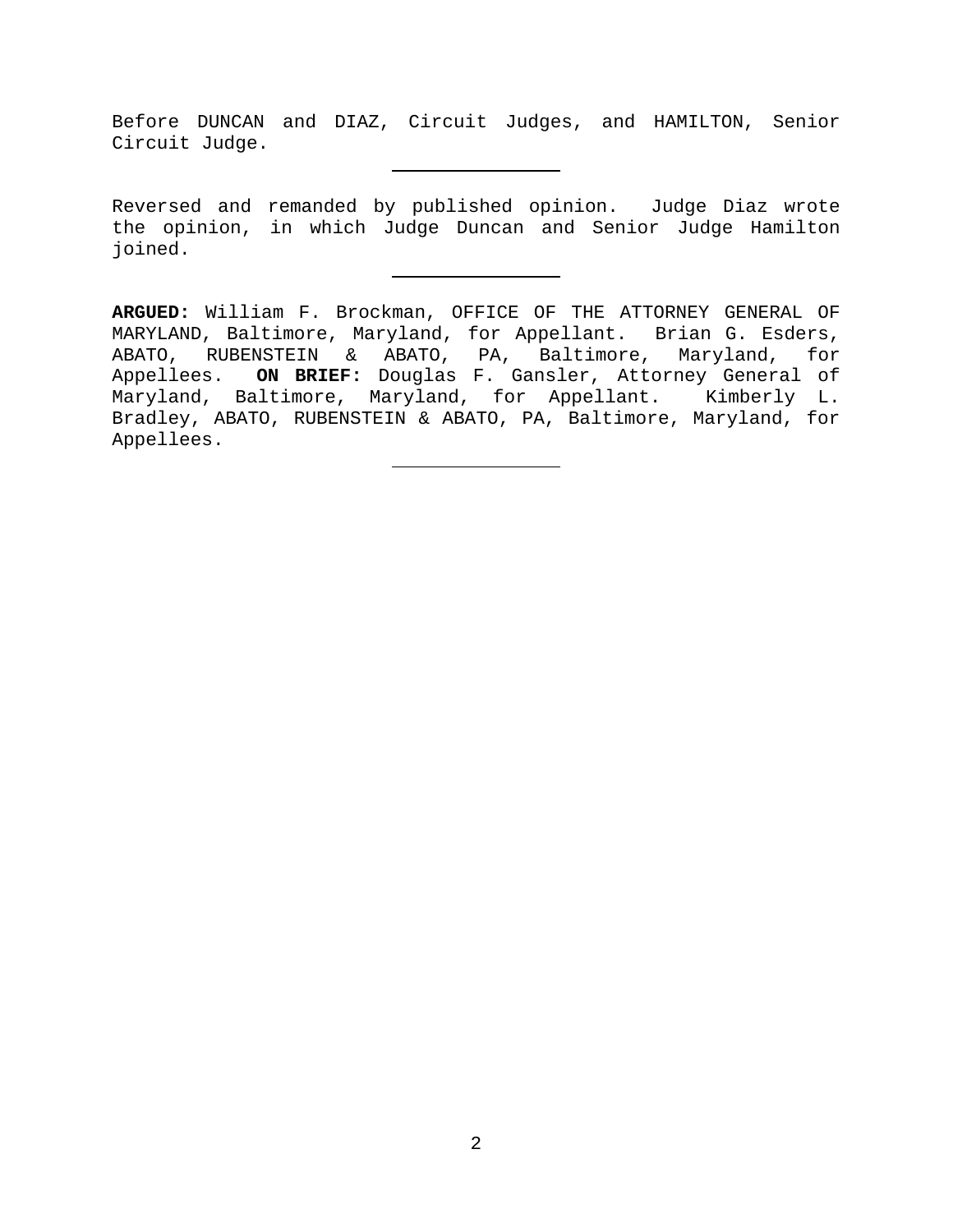DIAZ, Circuit Judge:

We consider whether the jurisdictional shield of the Eleventh Amendment<sup>[1](#page-2-0)</sup> insulates a state from a writ of garnishment under Federal Rule of Civil Procedure 69(a). Carpenters Pension Fund of Baltimore, Maryland, and co-plaintiffs (collectively "the Fund") filed this garnishment proceeding against the Maryland Department of Health and Mental Hygiene (the "Department") to collect monies owed to a debtor construction company. The Department moved to quash the writ of garnishment on grounds of sovereign immunity and Maryland public policy. The district court denied the motion, and the Department filed this interlocutory appeal.

We conclude that a federal proceeding that seeks to attach the property of a state to satisfy a debt, whether styled as a garnishment action or an analogous common law writ, violates the Eleventh Amendment. As the Department is immune from suit, we reverse and remand with instructions to quash the writ of garnishment.

<span id="page-2-0"></span> $1$  While this appeal nominally arises under the Eleventh Amendment, we note "that the sovereign immunity enjoyed by the States extends beyond the literal text of the Eleventh Amendment," Fed. Mar. Comm'n v. S.C. State Ports Auth., 535 U.S. 743, 754 (2002), deriving from the common law immunity that the states possessed before ratification and which the Constitution should merely be seen "as evidencing and exemplifying," Alden v. Maine, 527 U.S. 706, 728 (1999).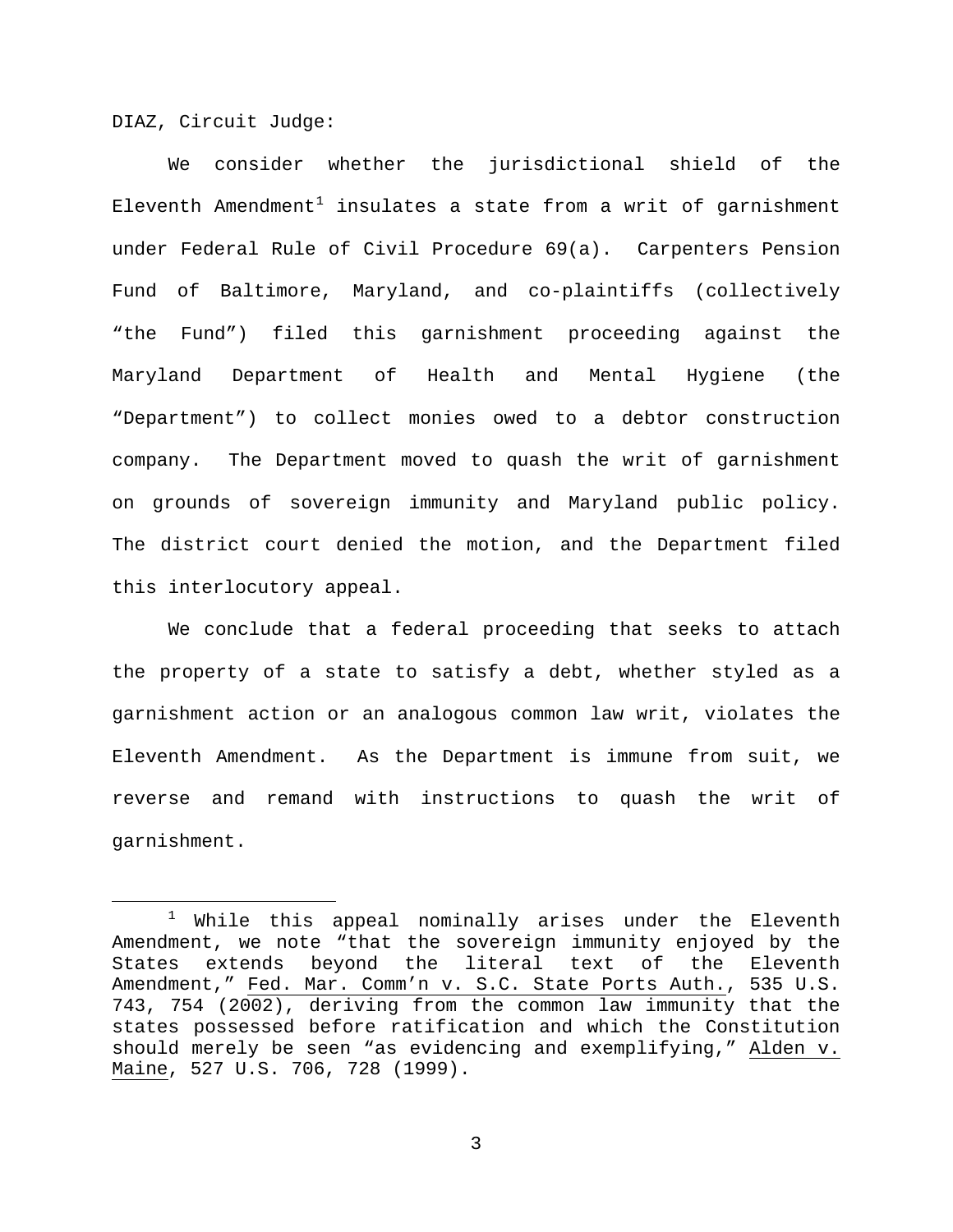The instant litigation originates from an Employee Retirement Income Security Act action filed by the Fund in May 2007, against Tao Construction Company, Inc. ("Tao") alleging deficient employer contributions. When Tao failed to answer the summons, the district court entered a \$16,140.64 default judgment for the Fund.

In an effort to collect the judgment, the Fund filed an enforcement action in the federal district court for the District of Maryland. After failed attempts to locate any assets owned by Tao, the Fund discovered that Tao's CEO had contracted with the Department to perform construction work under the trade name "Pharoah Building and Construction." Finding sufficient evidence that Pharoah was indeed the alter ego of Tao, the district court issued a writ of garnishment against the Department for amounts due (\$9,963.52) to "Tao d/b/a Pharoah Building and Construction." J.A. 41.

The Department moved to quash the writ on grounds of sovereign immunity and Maryland public policy. In a preliminary memorandum opinion and order, the district court concluded that sovereign immunity did not apply because by providing for immunity from suit only under a public policy doctrine, Maryland had implicitly waived its sovereign immunity under the Eleventh Amendment. The court further concluded that Maryland public

I.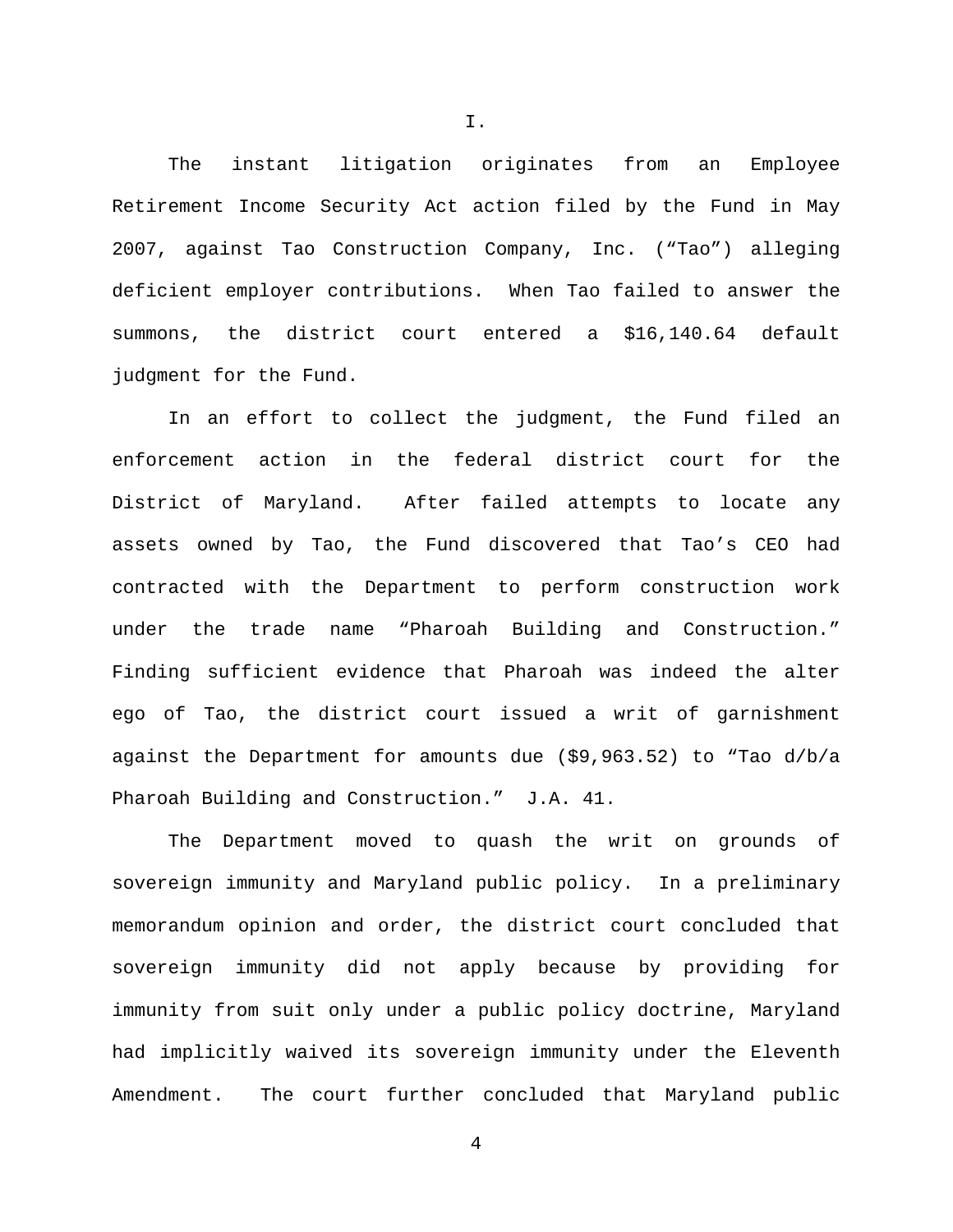policy did not foreclose the garnishment action because it sought "wages" rather than property. Nevertheless, the court deferred a final ruling on the Department's motion in anticipation of a joint status report regarding disputes about the payment obligations of the underlying contract.

The court subsequently held a hearing, during which the Department renewed its Eleventh Amendment objection. The court reaffirmed its conclusion that sovereign immunity did not bar the writ, but on different grounds. It concluded that the garnishment action was not a "suit" against a state entity, noting that although the garnishment action resembled a suit in the procedural sense, in substance it was not because the Department was not a real party in interest--but rather a "mere custodian" of the contract sums. J.A. 99. Accordingly, the court denied the Department's motion to quash.

We have jurisdiction<sup>[2](#page-4-0)</sup> under the collateral order doctrine to review this interlocutory order inasmuch as it involves the

<span id="page-4-0"></span> $2$  We deferred action on the Fund's motion to dismiss for lack of subject matter jurisdiction pending arguments. We now deny that motion.

We do, however, agree with the Fund that we lack appellate jurisdiction to consider whether Maryland "public policy"<br>supplies an independent basis for quashing the writ. The supplies an independent basis for quashing the writ. district court's analysis on that issue in its preliminary memorandum was advisory, as the court postponed its ruling on the Department's motion until its final order. The final order (Continued)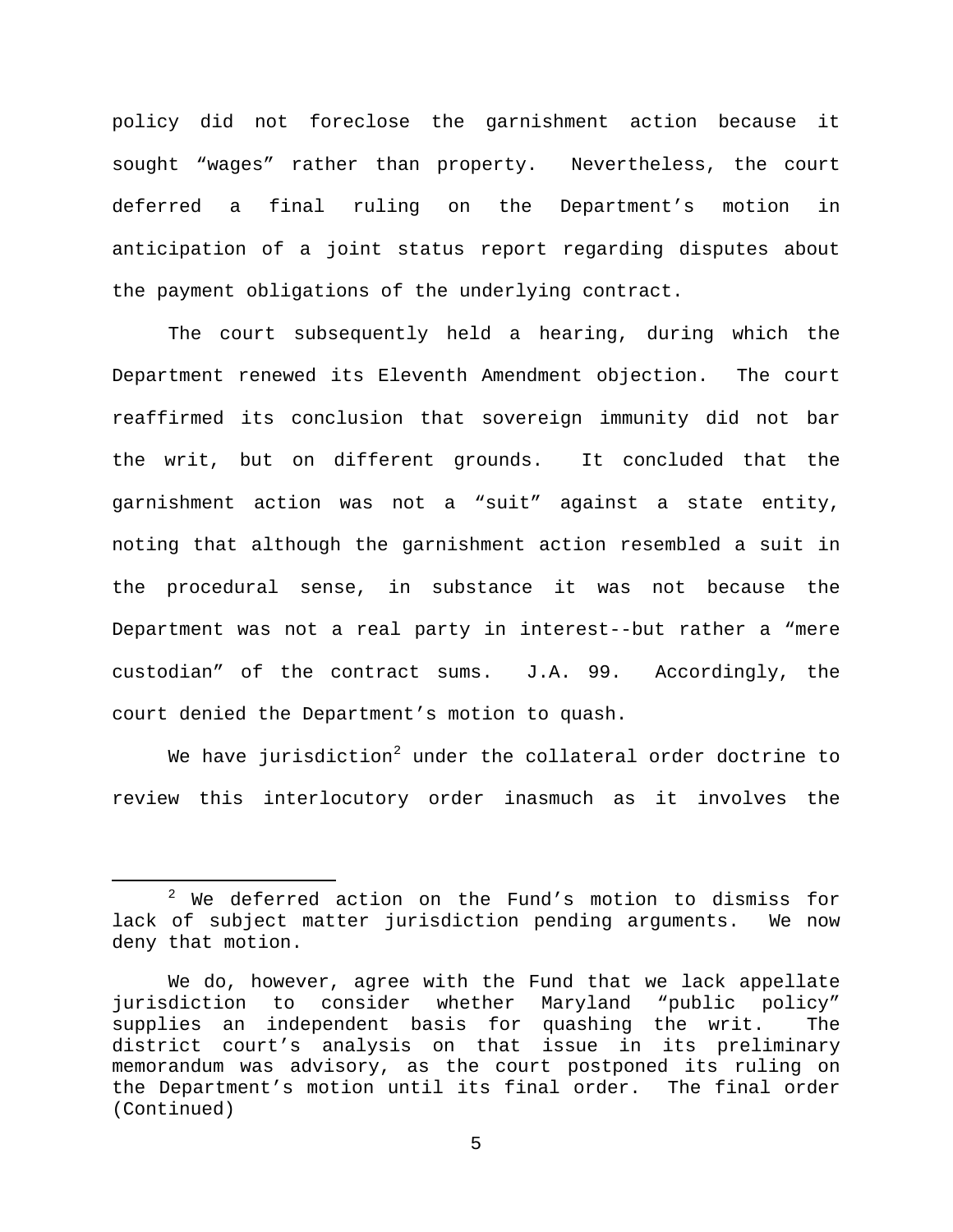denial of an immunity from suit. See P.R. Aqueduct & Sewer Auth. v. Metcalf & Eddy, Inc., 506 U.S. 139, 144-46 (1993).

II.

A.

We review the denial of sovereign immunity de novo. S.C. Wildlife Fed'n v. Limehouse, 549 F.3d 324, 332 (4th Cir. 2008).

"[T]he States' immunity from suit is a fundamental aspect of the sovereignty which the States enjoyed before the ratification of the Constitution." Alden, 527 U.S. at 713. Because that protection inheres with the constitutional notion of sovereignty that the states retained, Seminole Tribe of Fla. v. Florida, 517 U.S. 44, 54 (1996), it "extends beyond the literal text of the Eleventh Amendment," Fed. Mar. Comm'n, 535 U.S. at 754, to any "suit" that "subject[s] a State to the coercive process of judicial tribunals," Seminole Tribe, 517 U.S. at 58. Thus, we consider here whether "the federal judicial action must fairly be deemed a 'suit'" against the state. In re NVR, LP, 189 F.3d 442, 450 (4th Cir. 1999).

In a case testing the Supreme Court's jurisdiction to review state court criminal judgments in which the state is a

Ĩ.

in this case addressed only the Eleventh Amendment question, which is the sole issue before us.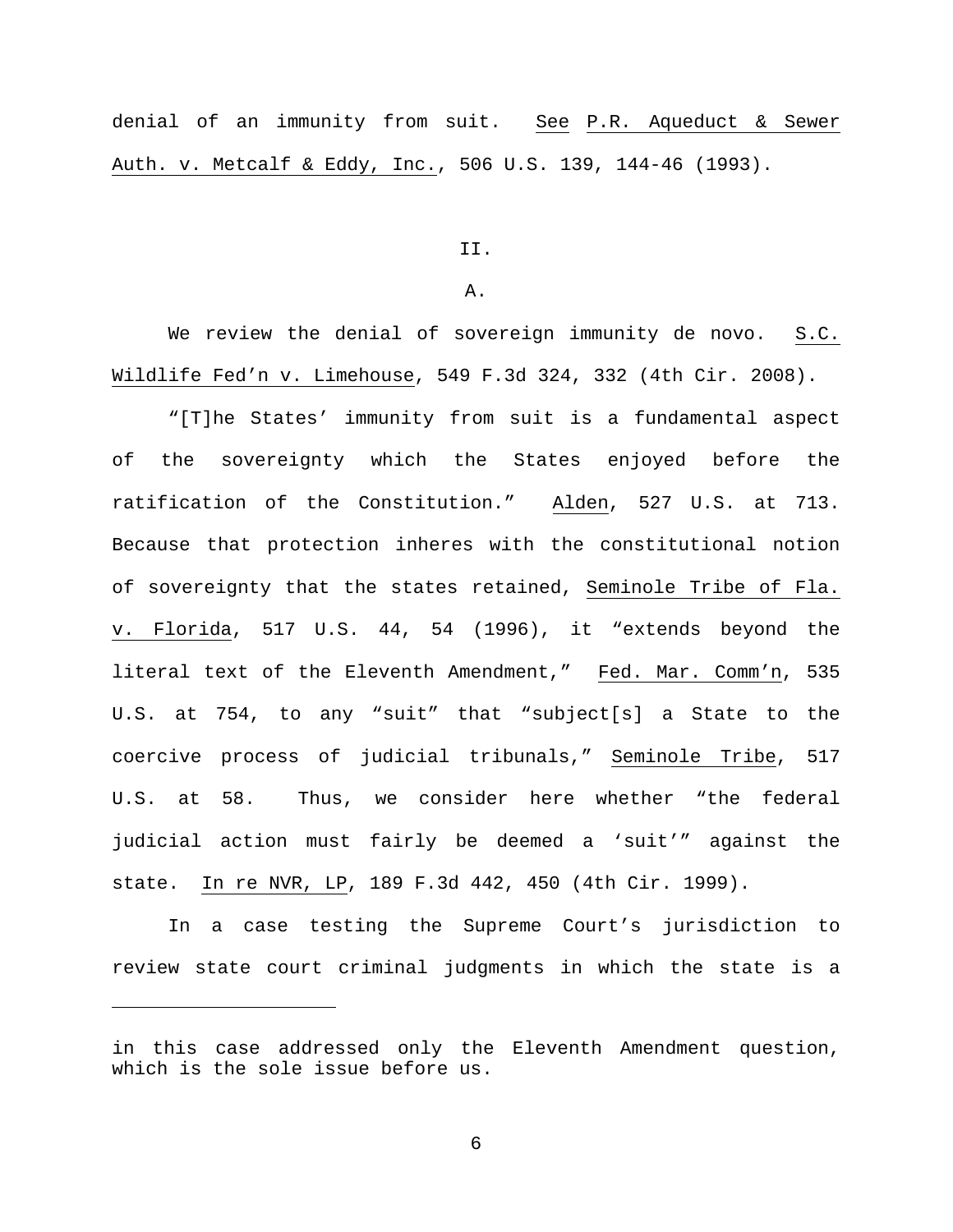party, Chief Justice Marshall remarked: "What is a suit? We understand it to be the prosecution, or pursuit, of some claim, demand, or request." Cohens v. Virginia, 19 U.S. (6 Wheat.) 264, 407 (1821). The Supreme Court has scarcely elaborated since, stating only that a "suit" is to be determined "'by the essential nature and effect of the proceeding.'" Idaho v. Coeur d'Alene Tribe, 521 U.S. 261, 277 (1997) (quoting In re State of New York, 256 U.S. 490, 500 (1921)).

For our part, we have outlined a more technical analysis based on "both the procedural posture and substantive nature of the proceeding." In re NVR, 189 F.3d at 450. And although our decision in In re NVR likely does not survive Central Virginia Community College v. Katz, 546 U.S. [3](#page-6-0)56 (2006),<sup>3</sup> we believe its general test for determining a "suit"--which the Supreme Court did not disturb--is nonetheless instructive. Accordingly, we examine whether the procedural means and substantive end of the instant writ of garnishment involve the compulsory exercise of

<span id="page-6-0"></span><sup>&</sup>lt;sup>3</sup> In Katz, the Supreme Court held that the Eleventh Amendment has limited application in the arena of federal bankruptcy jurisdiction, for the Bankruptcy Clause, U.S. Const. art. I, § 8, cl. 4, represented a partial cession by the states<br>of their sovereign immunity. See Katz, 546 U.S. at 373. See Katz, 546 U.S. at 373. Accordingly, it is doubtful that In re NVR, which applied the Eleventh Amendment to a bankruptcy reorganization that sought refunds of exempted taxes paid to Maryland and Pennsylvania, remains viable.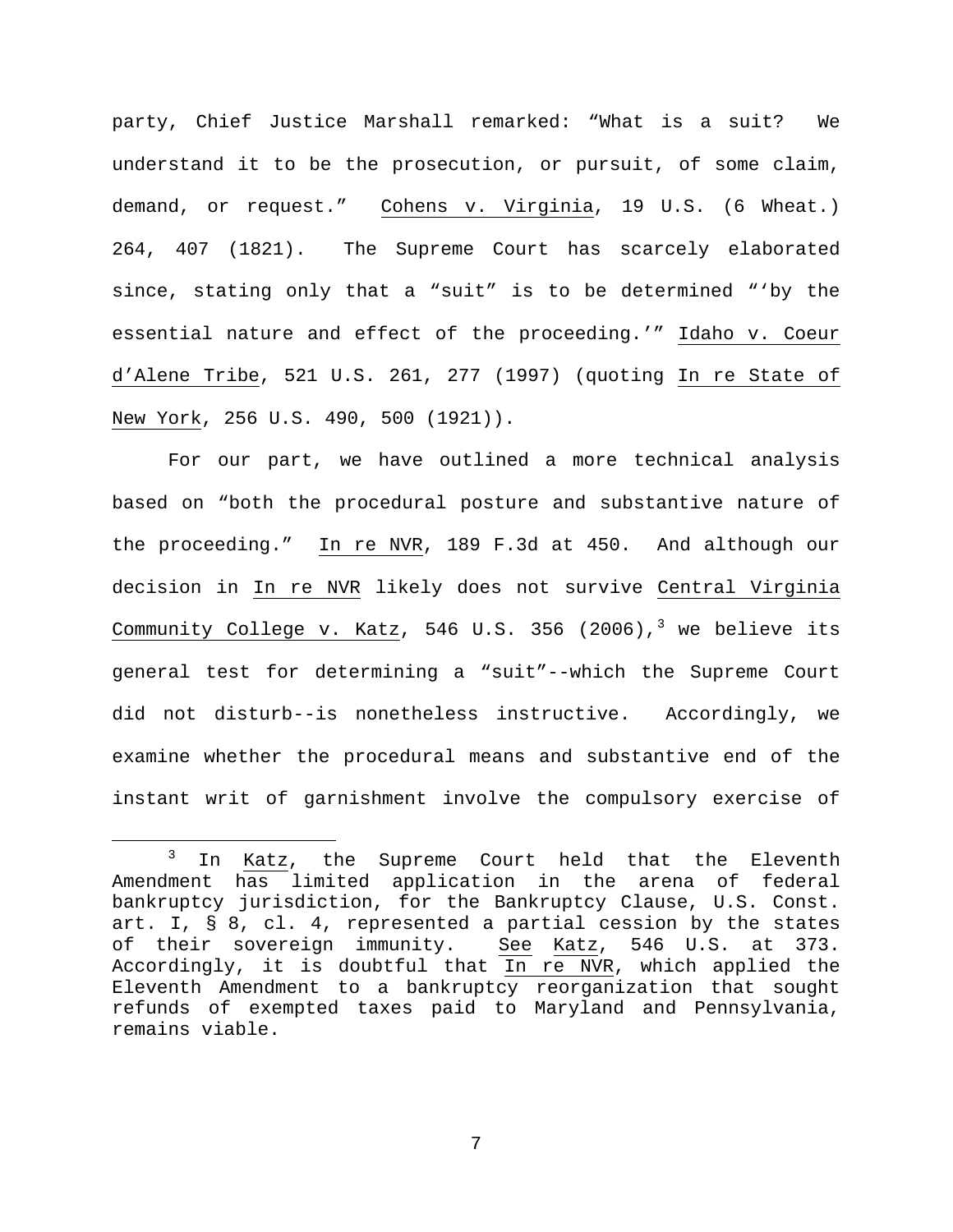federal jurisdiction over the state of Maryland. See In re NVR, 189 F.3d at 450, 452-53.

The procedural inquiry compares the process of the legal action to that of a typical suit, see Fed. Mar. Comm'n, 535 U.S. at 756-59 (comparing putative "suit" to "civil litigation"), but principally as a measure of "the degree of coercion exercised by the federal court in compelling the state to attend," In re NVR, 189 F.3d at 452. For a suit qua "suit" involves "[t]he specific indignity against which sovereign immunity protects[:] the insult to a State of being haled into court without its consent." Va. Office for Prot. & Advocacy v. Stewart, 131 S. Ct. 1632, 1640 (2011).

The substantive inquiry asks whether the proceeding "demand[s] something [from the state] by the institution of process in a Court of justice," Cohens, 19 U.S. (6 Wheat.) at 408, and "[t]he demand for money from a state is a strong indication that a federal judicial proceeding is indeed a 'suit'" as a substantive matter. In re NVR, 189 F.3d at 454; see also Coeur d'Alene Tribe, 521 U.S. at 277 ("[W]hen the action is in essence one for the recovery of money from the state, the state is the real, substantial party in interest . . . ."). Where relief is premised on federal jurisdiction over the state, as opposed to where the state is merely an adjunct to a dispute that "collaterally affects" its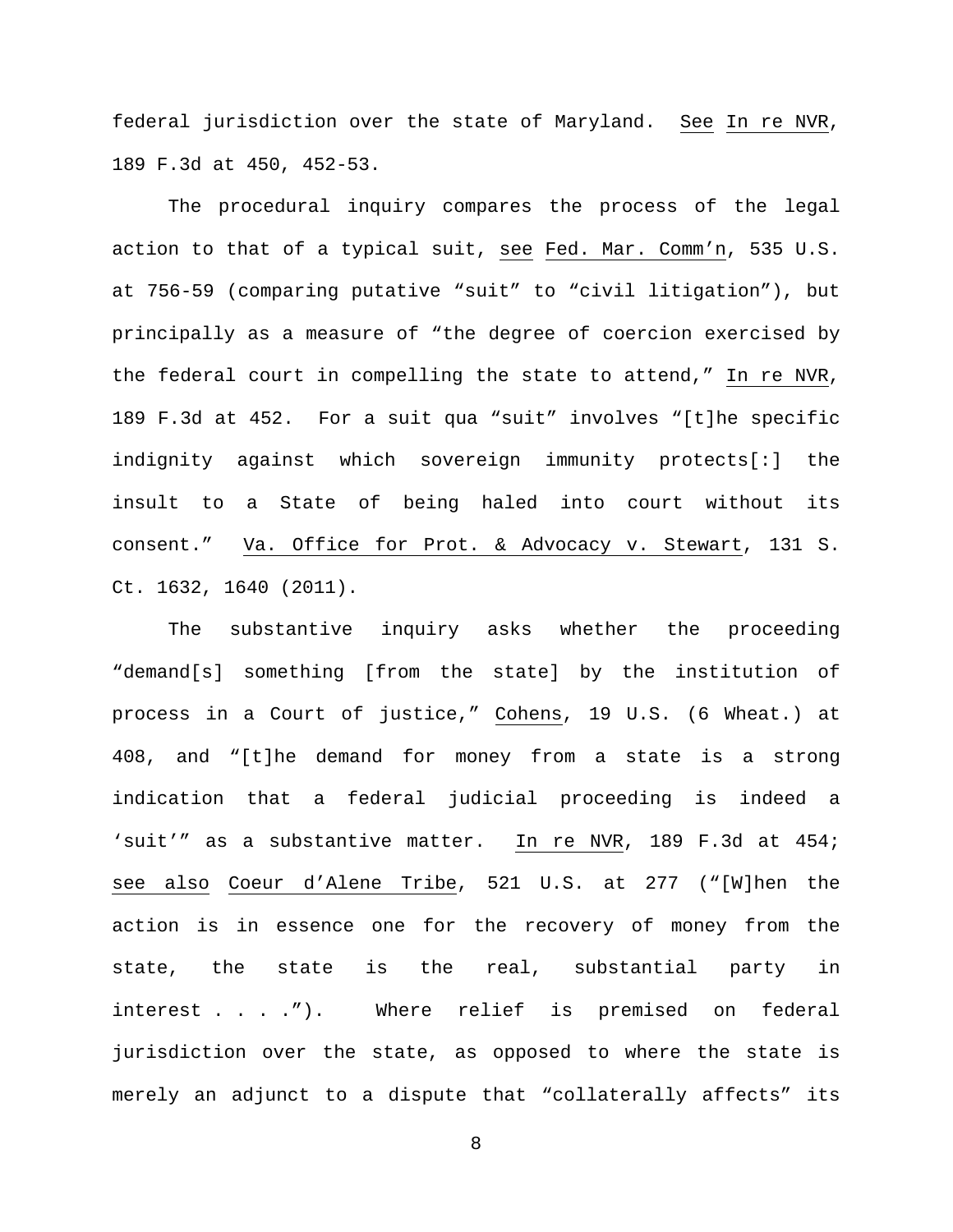interests, $4$  id., the proceeding is a suit in the substantive sense.

## B.

We now apply these principles to the instant proceeding, which is a federal enforcement action by the Fund under Federal Rule of Civil Procedure 69 to execute their legal judgment against Tao. The law of the forum state governs such ancillary proceedings. See Fed. R. Civ. P. 69. As a result, the district court in this case issued a writ of garnishment, which is a valid procedural device in Maryland for enforcing a judgment. See Parkville Fed. Sav. Bank v. Md. Nat'l Bank, 681 A.2d 521, 524 (Md. 1996) ("A writ of garnishment is a means of enforcing a judgment. It allows a judgment creditor to recover property owned by the debtor but held by a third party.").

We begin by noting that procedurally this action resembles a conventional "suit." The garnishment proceeding commences upon the issuance of a writ, see Md. R.  $2-645(b)-(c)$ , at which point the garnishee must file an answer admitting or denying indebtedness and asserting any applicable defenses "within the

<span id="page-8-0"></span> <sup>4</sup> An example is a purely in rem proceeding in which "the state is not in possession of the property." Tenn. Student Assistance Corp. v. Hood, 541 U.S. 440, 446-50 (2004). In this context, "jurisdiction is premised on the res, not on the persona" of the states, Hood, 541 U.S. at 450, while the remedy does not involve recovery from the state treasury, Cf. In re NVR, 189 F.3d at 453-54.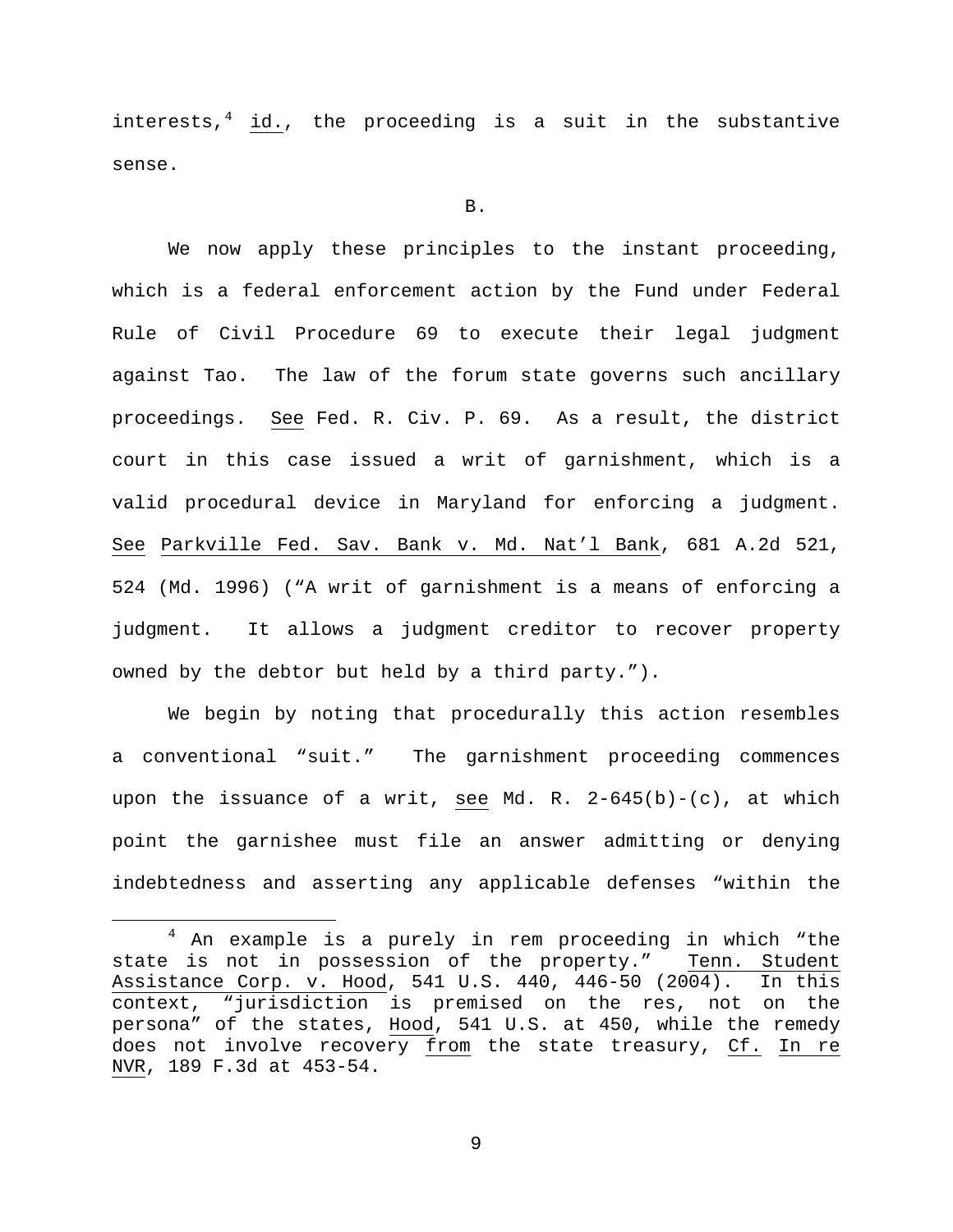time provided by Rule 2-321"--a period which coincides with answering a complaint in a civil action. See Md. R. 2-645(e). If the garnishee timely answers and the creditor timely replies, "the matter shall proceed as if it were an original action between the judgment creditor as plaintiff and the garnishee as defendant and shall be governed by the rules applicable to civil actions." Md. R. 2-645(g).

It is therefore not surprising that Maryland courts have designated garnishment actions as "separate cases, even though filed in the underlying action." Mayor & City Council of Baltimore v. Utica Mut. Ins. Co., 802 A.2d 1070, 1083 (Md. Ct. Spec. App. 2002). In fact, the Maryland Court of Appeals has "established that garnishment is, in essence, a suit by the debtor against the garnishee for the use and benefit of the attaching creditor, and that the rights of the creditor against the garnishee cannot rise above those of the debtor." Peninsula Ins. Co. v. Houser, 238 A.2d 95, 97 (Md. 1968) (emphasis added).

Perhaps most importantly, a garnishee who fails to file an answer to the writ risks default judgment. See Md. R. 2-645(f). As it is the compulsory aspect of one sovereign exerting its jurisdiction over another that concerns the Eleventh Amendment, see Alden, 527 U.S. at 749, a proceeding that encumbers the property of a sovereign unless it participates certainly amounts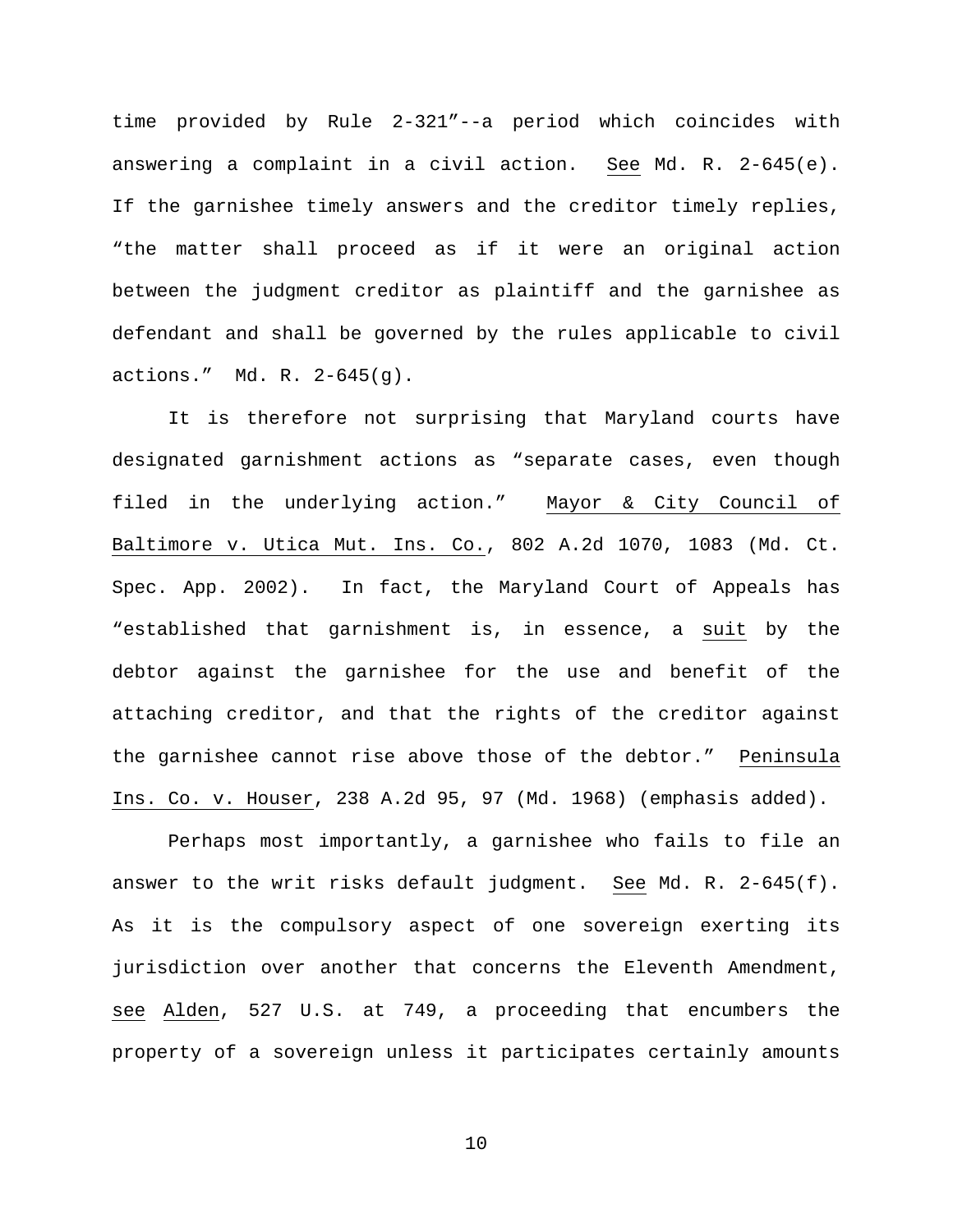to unconstitutional "coercion exercised by the federal court in compelling the state to attend," In re NVR, 189 F.3d at 452.

The Fund's service of the writ left the Department with two options: (1) answer the writ and appear before the court to assert its defenses, or (2) ignore the writ and have a default judgment imposed against the state treasury. When a similar ultimatum was present in Federal Maritime Commission, the Supreme Court stated: "To conclude that this choice does not coerce a State to participate in an . . . adjudication would be to blind ourselves to reality." 535 U.S. at 763-64.

The Fund's claim that the Department has admitted its indebtedness to Pharoah is immaterial. The Eleventh Amendment is a matter of jurisdiction, not liability. See In re NVR, 189 F.3d at 452 ("The Eleventh Amendment, of course, does not free Maryland from federal law, but simply the jurisdiction of federal courts."). It is the mere imposition of federal jurisdiction on a state, thereby offending its dignity as a sovereign, that violates this constitutional protection. See Fed. Mar. Comm'n, 535 U.S. at 769; Alden, 527 U.S. at 715. This injury results "regardless of the relief sought," Metcalf and Eddy, 506 U.S. at 146, and regardless of whether the relief is actually owed, see Automatic Sprinkler Corp. of Am. V. Darla Env't Specialists Inc., 53 F.3d 181, 182 (7th Cir. 1995) ("Automatic Sprinkler believes that sovereign immunity is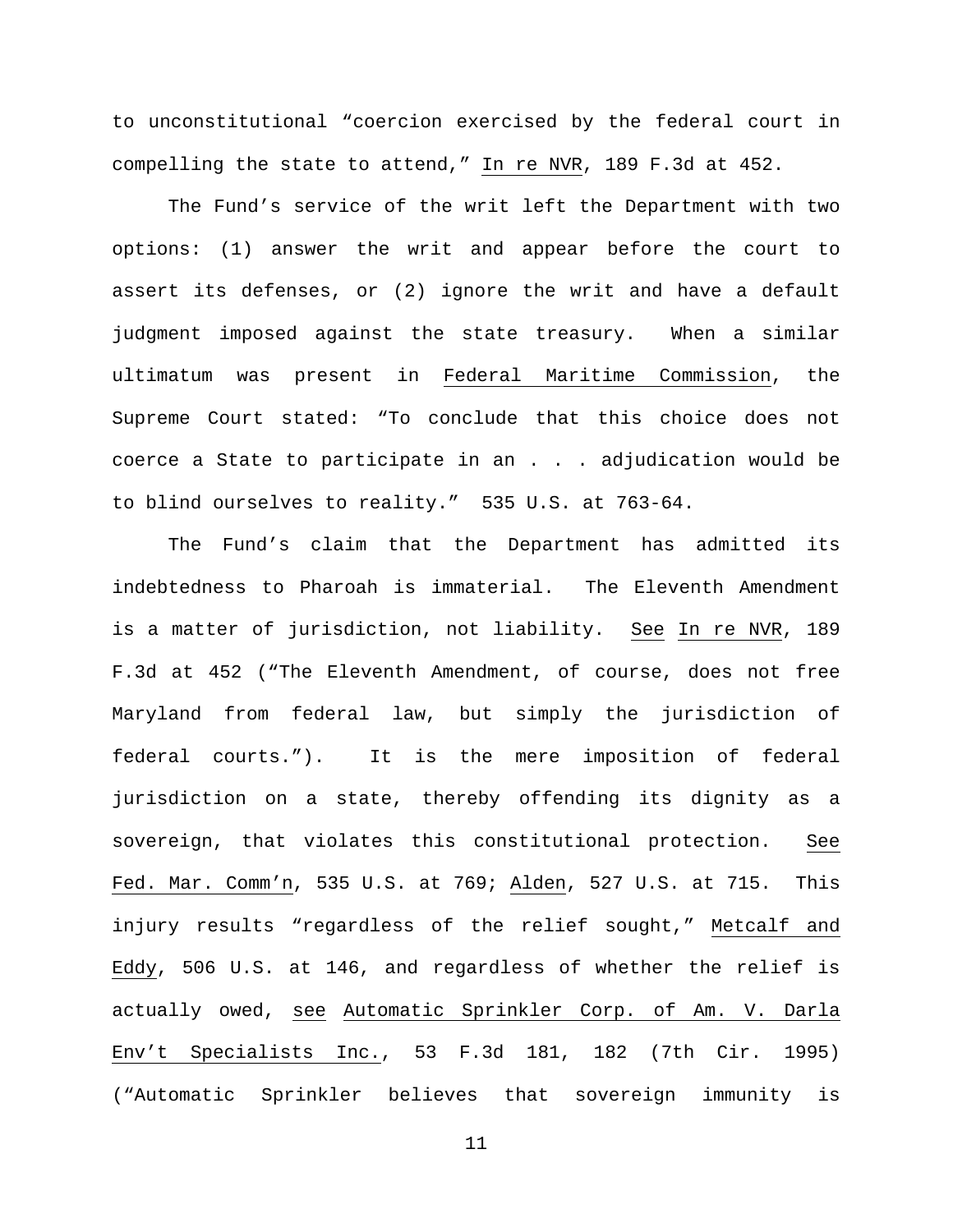inapplicable because it is trying to collect money that the United States concededly owes to Darla. This does not cut much ice.").

Accordingly, we conclude that this garnishment action is a "suit" in the procedural sense. The state is the named garnishee, the adversarial posture of the action "demands affirmative action by Maryland," In re NVR, 189 F.3d at 453, and the action is indisputably premised on jurisdiction over the sovereign.

We also find that the underlying garnishment action satisfies the substantive criteria of a "suit" because it demands recovery from the state treasury. See Gray v. Laws, 51 F.3d 426, 433 (4th Cir. 1995). From the outset of the Republic a sovereign has enjoyed immunity from suits to attach its property, see The Schooner Exch. v. McFaddon, 11 U.S. (7 Cranch) 116 (1812) (attachment of foreign vessel), and this principle applies equally to efforts to attach the funds of the sovereign to satisfy the debt of another, see Mine Safety Appliances Co. v. Forrestal, 326 U.S. 371, 375 (1945) ("In effect . . . this is an indirect effort to collect a debt allegedly owed by the government in a proceeding to which the government has not consented.").

As early as 1846, the Supreme Court rejected efforts by creditors to garnish the wages of navy seamen from the federal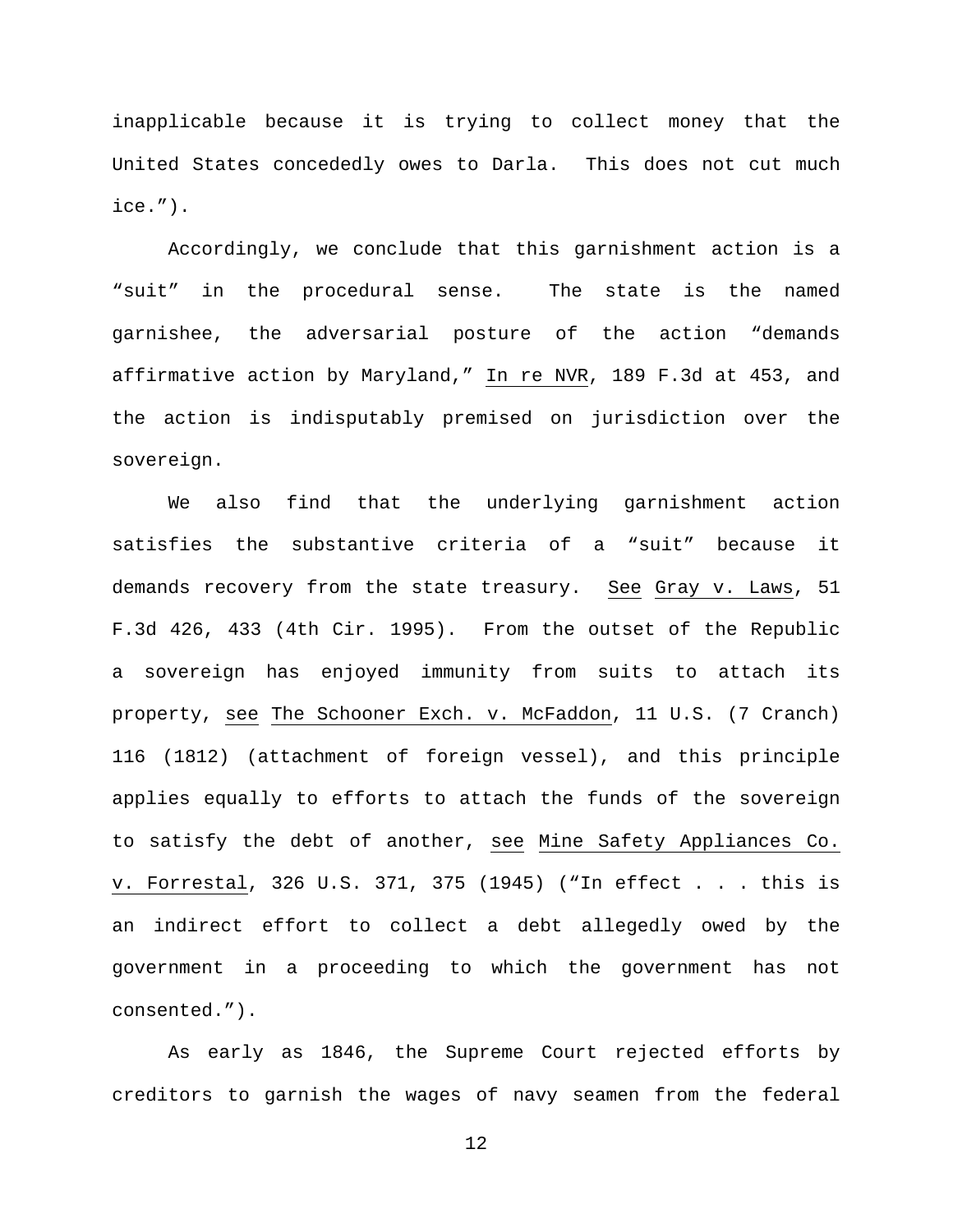treasury. Buchanan v. Alexander, 45 U.S. 20 (1845). The Court acknowledged that the disbursements were owed, yet applied sovereign immunity to prevent the disruption on government functions that would attend the garnishment of public funds held in the Treasury. Id.

Later in Federal Housing Administration, Region No. 4 v. Burr, 309 U.S. 242, 245 (1940), the Supreme Court affirmed that a sovereign is immune from garnishment, but confronted the separate question of whether Congress waived that immunity in the National Housing Act, 12 U.S.C. § 1702, by allowing the Federal Housing Administrator to "sue or be sued." In determining "whether or not garnishment comes within the scope of that authorization," Burr, 309 U.S. at 244, the Court concluded:

Clearly the words 'sue and be sued' in their normal connotation embrace all civil process incident to the commencement or continuance of legal proceedings. Garnishment and attachment commonly are part and parcel of the process, provided by statute, for the<br>collection of debts. In Michigan a writ of collection of debts. In Michigan a writ of garnishment is a civil process at law, in the nature of an equitable attachment. But however it may be denominated, whether legal or equitable, and whenever it may be available, whether prior to or after final judgment, garnishment is a well-known remedy available to suitors.

Id. at 245-46 (emphasis added). The analysis in Burr mirrors our own. If a waiver from "suit" includes post-judgment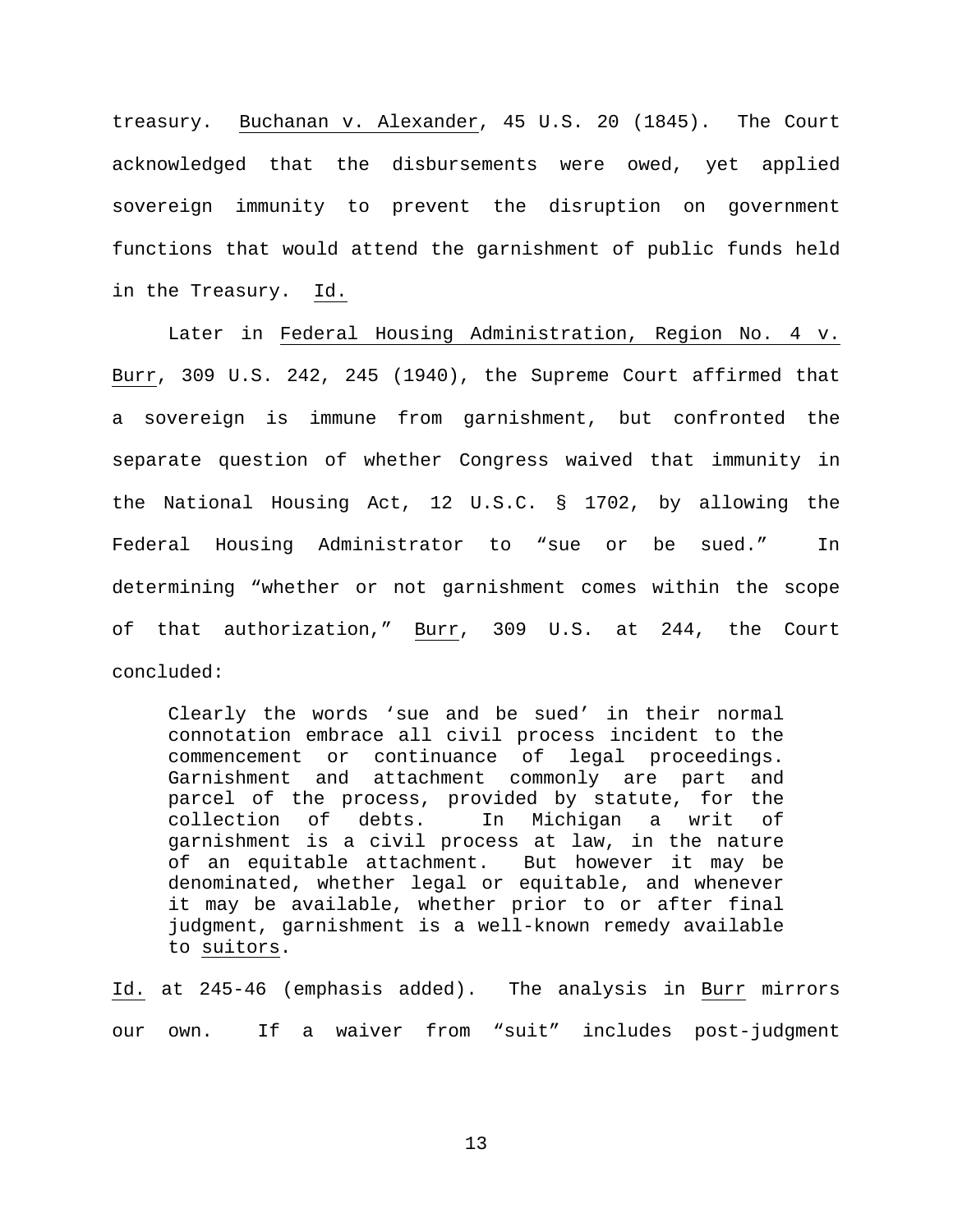garnishment, then certainly the scope of immunity from "suit" does as well.

Recent precedent has confirmed that "sovereign immunity bars creditors from attaching or garnishing funds in the Treasury." Dep't of Army v. Blue Fox, Inc., 525 U.S. 255, 264 (1999); see Franchise Tax Bd. of Cal. v. U.S. Postal Serv., 467 U.S. 512, 516-17 (1984) ("[U]nless waived, sovereign immunity prevents the creditor . . . from collecting a debt through a judicial order requiring the United States to garnishee the employee's salary."). $5$  And we implicitly endorsed this rule when we noted that Congress needed to legislatively annul federal sovereign immunity from garnishment. See Diaz v. Diaz, 586 F.2d 1061, 1063 (4th Cir. 1977) ("Indeed, it appears that the purpose and effect of 42 U.S.C. § 659 is to waive the sovereign immunity of the United States for garnishment and like purposes in a limited class of State court actions . . . .").

Even though the relevant cases mostly concern the immunity of the federal government from post-judgment attachment, we see no reason why a state should not enjoy this immunity as well.

<span id="page-13-0"></span> <sup>5</sup> Our sister circuits have also affirmed this principle. See Watters v. Wash. Metro. Area Transit Auth., 295 F.3d 36, 40 (D.C. Cir. 2002); Shaw v. United States, 213 F.3d 545, 548 (10th Cir. 2000); Neukirchin v. Wood Cnty. Head Start, Inc., 53 F.3d 809, 812 (7th Cir. 1995); Ramsdell v. G.H. Coffey Co., 632 F.2d 162, 163 (1st Cir. 1980); May Dep't Stores Co. v. Smith, 572 F.2d 1275, 1277 (8th Cir. 1978).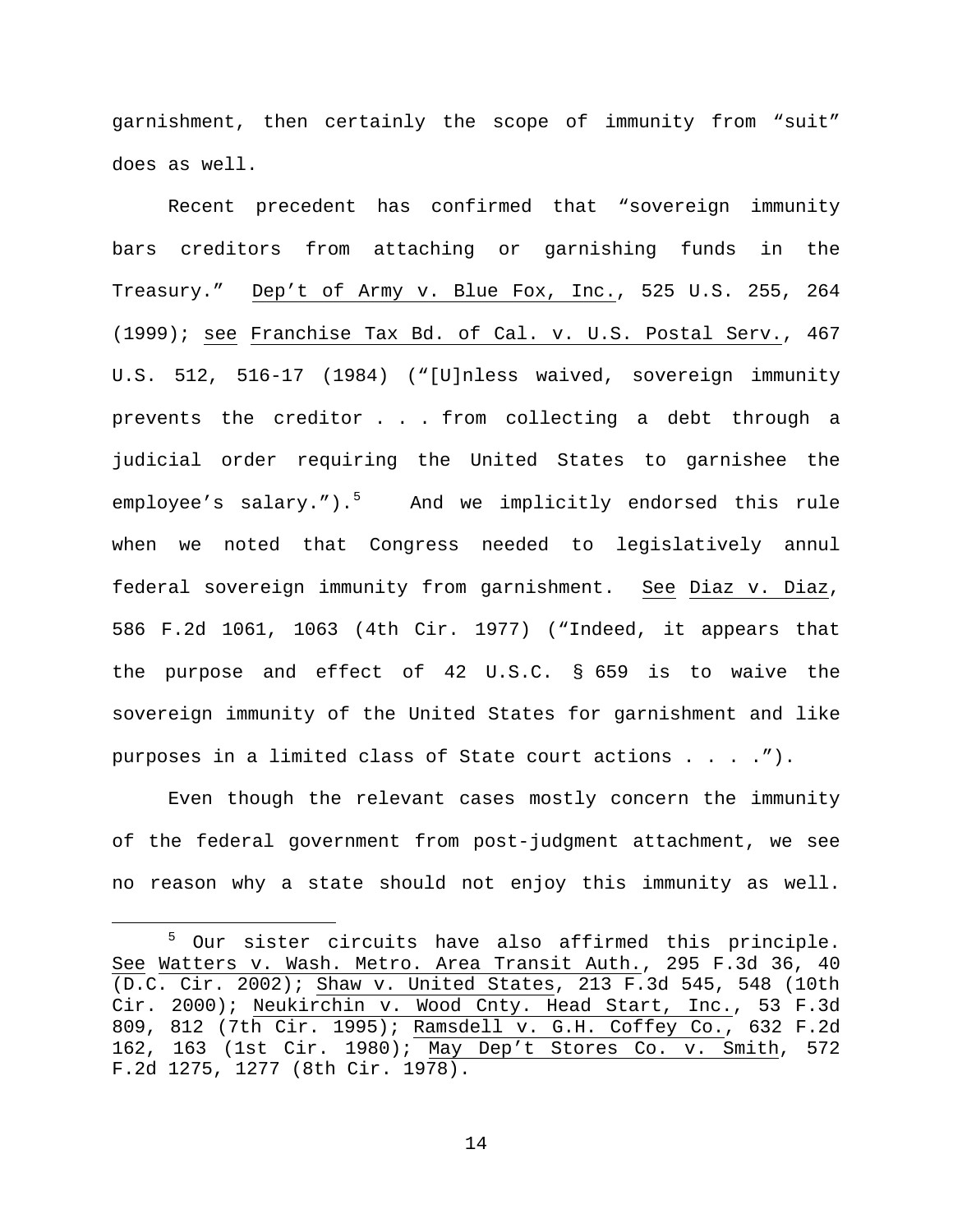State and federal immunity from suit are coextensive inasmuch as both sovereigns derive their immunity from the same common law heritage. See Maxwell v. Cnty. of San Diego, 708 F.3d 1075, 1087-88 (9th Cir. 2013) ("Tribal sovereign immunity derives from the same common law immunity principles that shape state and federal sovereign immunity.").

Swimming against the current of this precedent, the Fund can only repeat the reasoning of the district court that the instant proceeding is not a suit because the Department is a "mere custodian" for sums it admittedly owes to Pharoah.<sup>[6](#page-14-0)</sup> But this characterization is true of all monies held in the state treasury in the sense that they are all allocated for some governmental purpose or obligation.

At bottom, the Fund's effort to distinguish the specific money it requests from the rest of Maryland's treasury is an unsuccessful attempt to characterize its garnishment action as an in rem proceeding. But "[w]hile garnishment has been said to be a proceeding in rem, it is not, strictly speaking, in rem. It partakes both of the nature of a proceeding in personam and a

<span id="page-14-0"></span><sup>&</sup>lt;sup>6</sup> The principle precedent the Fund relies on for this proposition is inapposite. In re Visiting Home Services did not In re Visiting Home Services did not involve a writ of garnishment issued against a state in federal court, but rather sought to enjoin a garnishment judgment that had already been executed against a state agency in state court. 643 F.2d 1356, 1361 (9th Cir. 1981).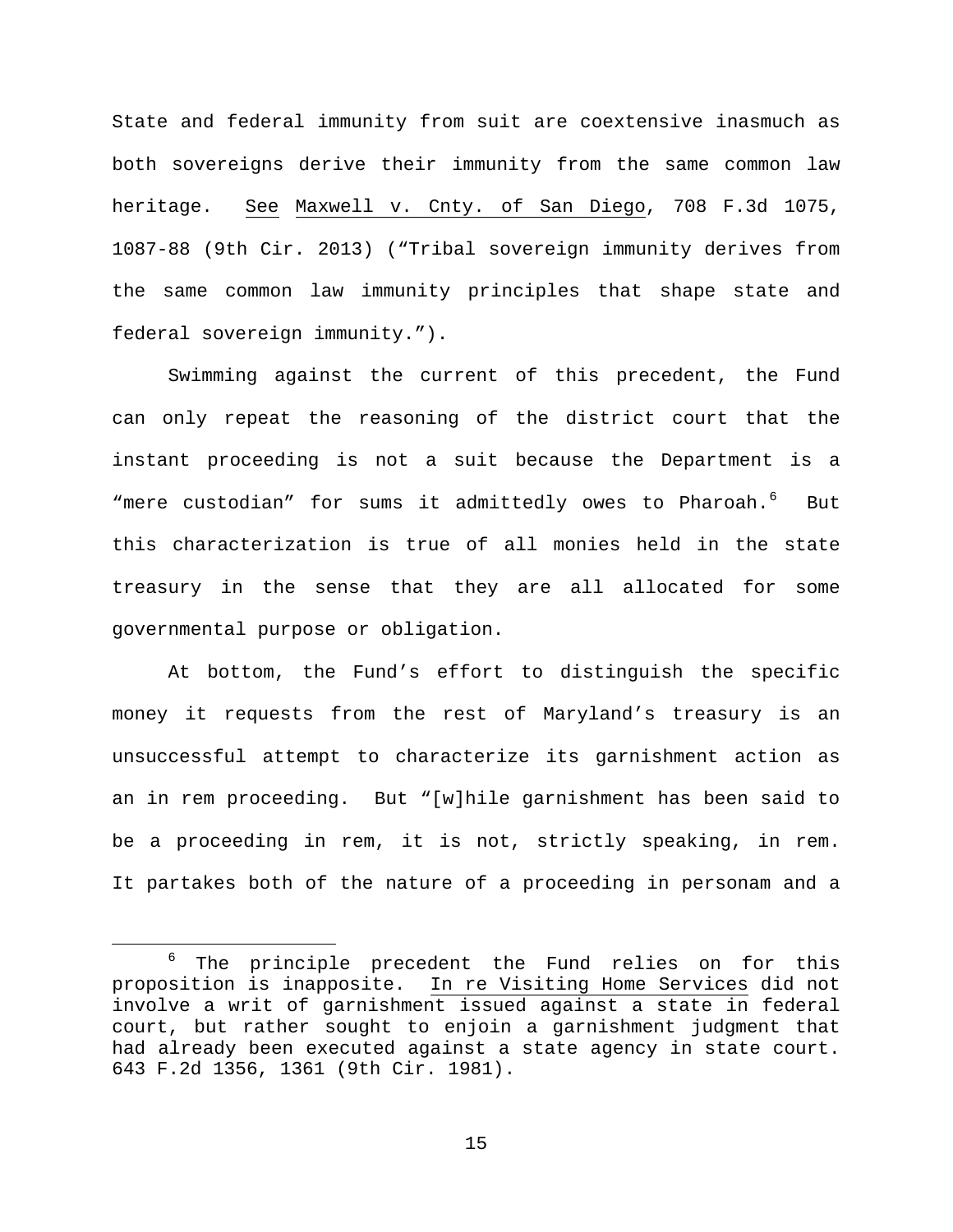proceeding in rem." 38 C.J.S. Garnishment § 2; see also Shaffer v. Heitner, 433 U.S. 186, 211 n.38 (1977) ("[G]arnishment or foreign attachment is a proceeding quasi in rem.").

In this case, the garnishment proceeding has an in personam character in that it requires jurisdiction over the sovereign and its treasury. And it is clear that "an action--otherwise barred as an in personam action against the State--cannot be maintained through seizure of property owned by the State. Otherwise, the Eleventh Amendment could easily be circumvented; an action for damages could be brought simply by first attaching property that belonged to the State and then proceeding in rem." Fla. Dep't of State v. Treasure Salvors, Inc., 458 U.S. 670, 699 (1982) (plurality).

Regardless of how the Fund characterizes its claim in this case, it is ultimately seeking recovery from the Maryland treasury. Accordingly, the Fund's post-judgment garnishment action is a suit in the substantive sense.

## III.

As a matter of procedure and substance, the garnishment proceeding we consider here is a "suit" under the Eleventh Amendment. As a result, the Department is entitled to sovereign